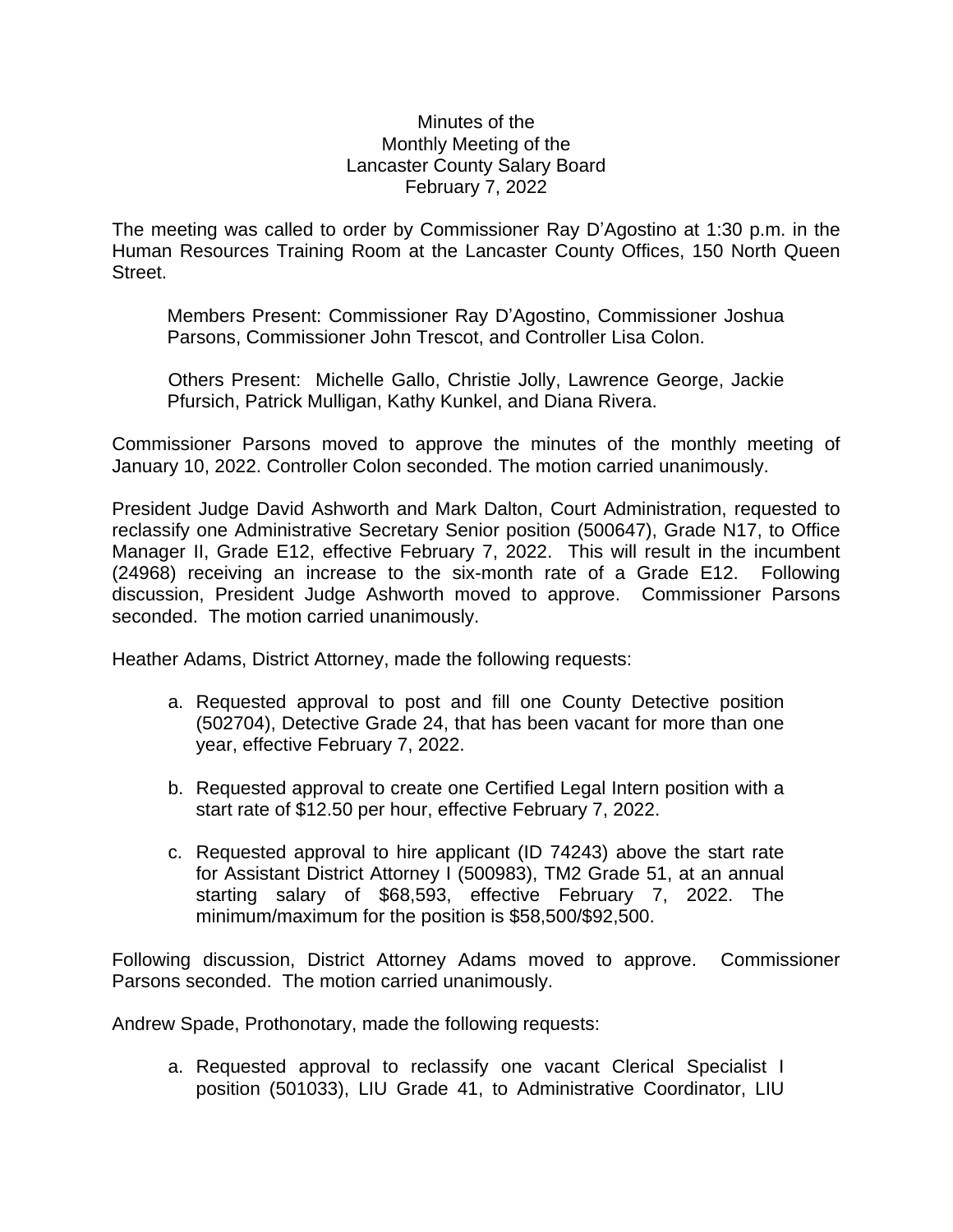Salary Board Minutes February 7, 2022 Page 2

Grade 44, effective February 7, 2022.

b. Requested to eliminate one vacant part-time Clerical Specialist I position (502836), LIU Grade 41, effective February 7, 2022.

Following discussion, Mr. Spade moved to approve. Controller Colon seconded. The motion carried unanimously.

Judith Erb, Behavioral Health/Developmental Services (BHDS), made the following requests:

- a. Requested approval to reclassify one vacant part-time Caseworker position (504167), Grade N20, to full-time, effective February 7, 2022. Following discussion, Commissioner Parsons moved to approve. Commissioner Trescot seconded. The motion carried unanimously.
- b. Requested approval of premium pay bonuses for Mental Health Crisis Intervention and Mental Health Targeted Case Management employees as outlined in "Attachment A", effective February 14, 2022. Following discussion, Commissioner Parsons moved to approve. Commissioner Trescot seconded. The motion carried unanimously.

Lawrence George, Commissioners Office, on behalf of Emergency Management, requested approval to hire applicant (65939) above the start rate for Director of Emergency Management (500452), at an annual starting salary of \$92,000, effective February 7, 2022. The minimum/maximum for the position is \$64,396.80/\$107,328.00. Following discussion, Commissioner Parsons moved to approve. Commissioner Trescot seconded. The motion carried unanimously.

Robert Devonshire, Facilities Management, made the following requests:

- a. Requested approval to reclassify one vacant Maintenance Worker I position (500262), Grade N12, to Maintenance Worker II, Grade N15, effective February 7, 2022. Mr. Devonshire noted that the funding for this position will be covered by freezing a seasonal position (503936).
- b. Requested approval to reclassify one Maintenance Worker II position (503964), Grade N15, to a Trails Coordinator/Arborist, Grade N16, effective February 7, 2022. This will result in the incumbent (25666) receiving a 5% increase.

Following discussion, Commissioner Parsons moved to approve. Controller Colon seconded. The motion carried unanimously.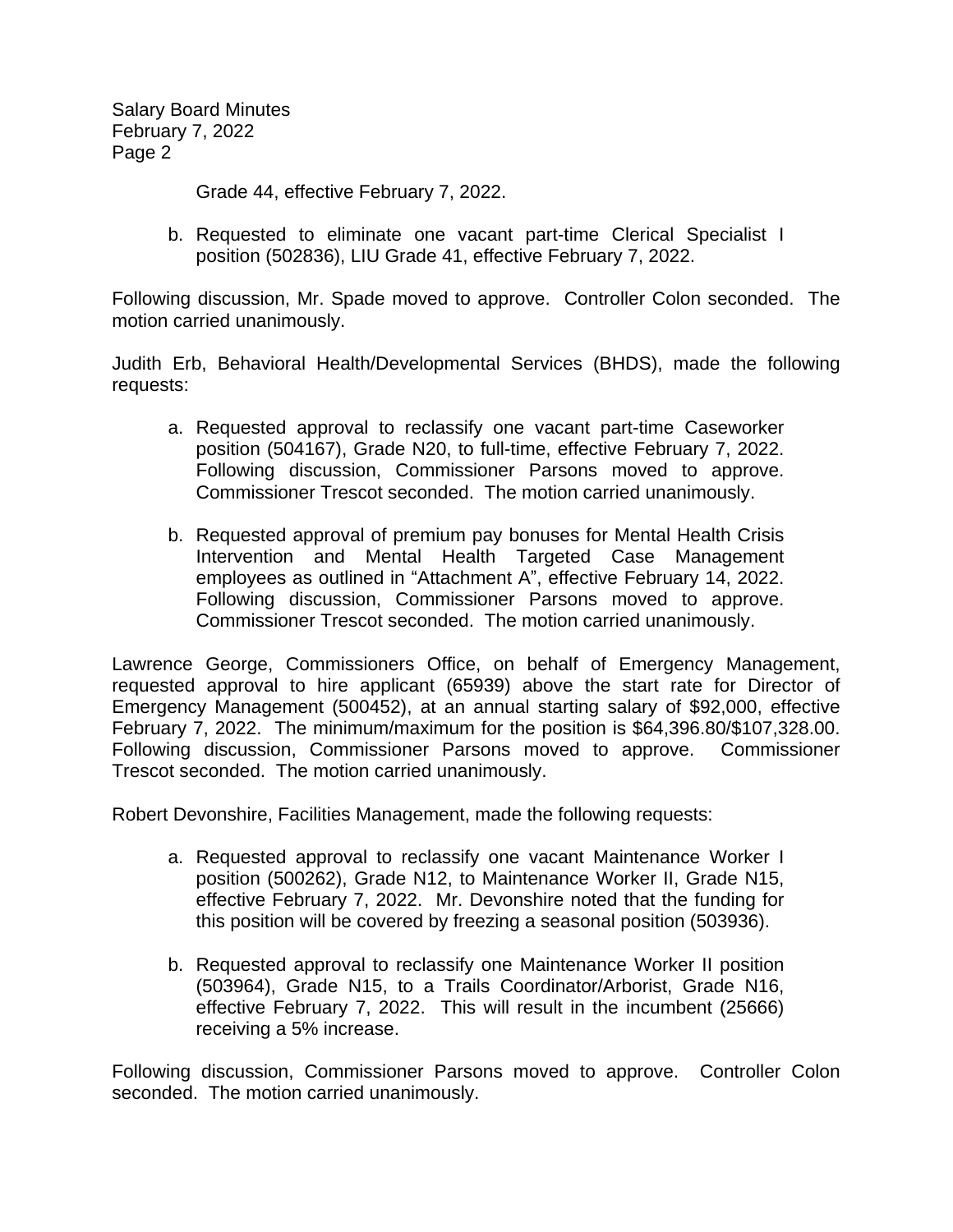Salary Board Minutes February 7, 2022 Page 3

Michelle Gallo, Human Resources, requested approval to hire applicant (79221) above the start rate for HRIS Analyst (500025), at an annual starting salary of \$52,420, effective February 9, 2022. The minimum/maximum for the position is \$44,109.00/ \$73,495.50. Following discussion, Commissioner Parsons moved to approve. Commissioner Trescot seconded. The motion carried unanimously.

Jacqueline Pfursich, Solicitor, made the following requests:

- a. Requested approval to reclassify one vacant Assistant County Solicitor position (504501), Grade E21, to Assistant County Solicitor-C&Y Lead, Grade E23, effective February 7, 2022.
- b. Requested approval to reclassify one Assistant County Solicitor position (504172) Grade E21 to First Assistant County Solicitor, Grade E25, effective February 7, 2022. This will result in the incumbent (23810) receiving an 8% increase.

Following discussion, Controller Colon moved to approve. Commissioner Trescot seconded. The motion carried unanimously.

Linda Schreiner, Purchasing, requested approval to reclassify and downgrade one Purchasing Operations Supervisor position (500021), Grade N18, to Warehouse/Delivery/Assistant Buyer, Grade N17, effective February 7, 2022. Following discussion, Commissioner Parsons moved to approve. Commissioner Trescot seconded. The motion carried unanimously.

Michelle Gallo, Human Resources, and Lawrence George, Commissioners Office, made the following requests:

- a. Prison: Requested approval of a salary adjustment for non-bargaining security and treatment supervisors in the amount of \$3.70 per hour, effective February 14, 2022. Commissioner Parsons moved to approve. Controller Colon seconded. The motion carried unanimously.
- b. Youth Intervention Center: Requested approval of a salary adjustment for non-bargaining youth care workers and supervisors in the amount of \$3.14 per hour, effective February 14, 2022. Following discussion, Controller Colon moved to approve. Commissioner Trescot seconded. The motion carried unanimously.

Note: Prior to the vote, Ms. Gallo withdrew the following from her original request on items a and b above for additional approval for an exception to the 2022 Salary